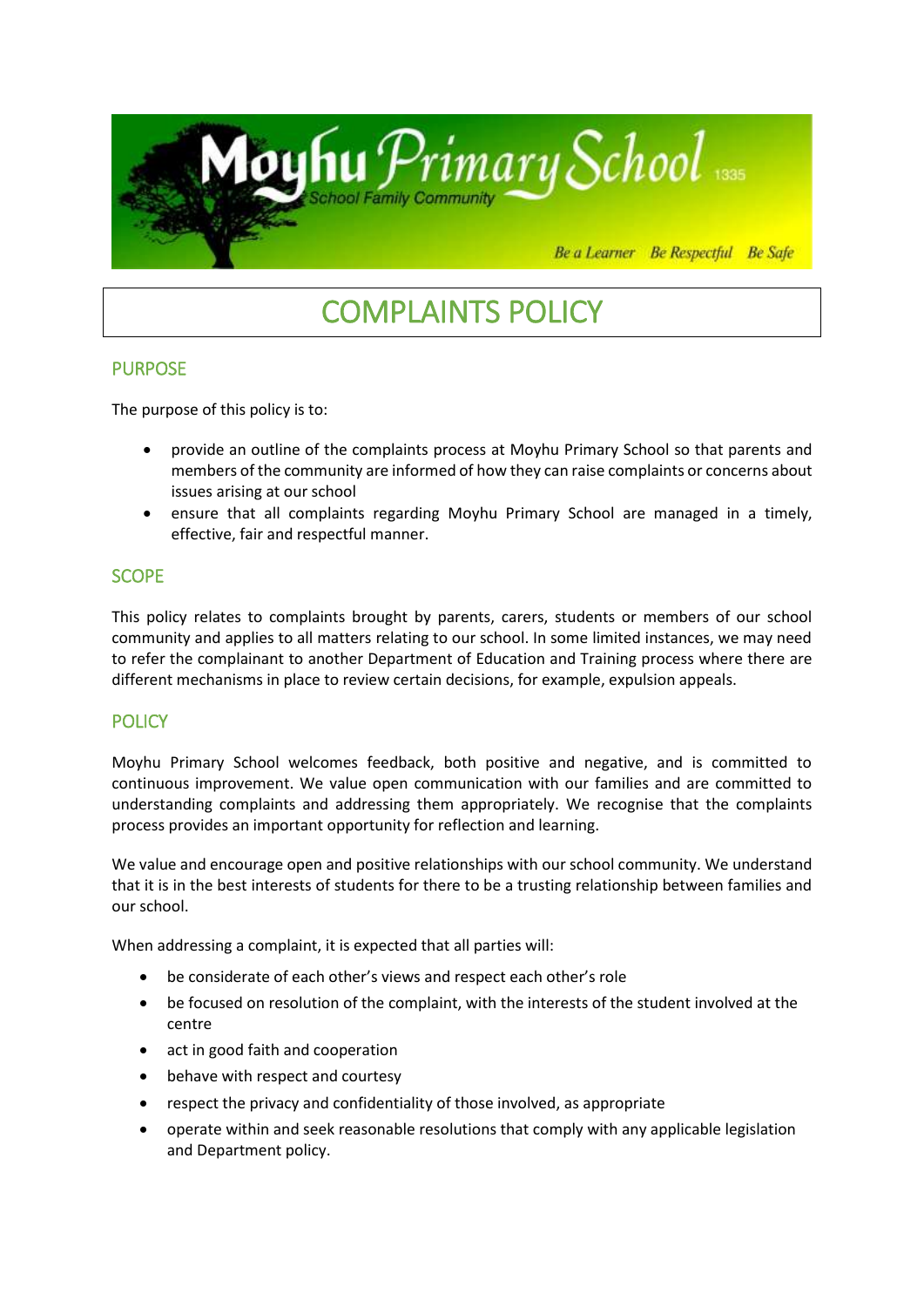recognise that schools and the Department may be subject to legal constraints on their ability to act or disclose information in some circumstances.

#### Preparation for raising a concern or complaint

Moyhu Primary School encourages parents, carers or members of the community who may wish to submit a complaint to:

- carefully consider the issues you would like to discuss
- remember you may not have all the facts relating to the issues that you want to raise
- think about how the matter could be resolved
- be informed by checking the policies and guidelines set by the Department and Moyhu Primary School (see "Further Information and Resources" section below).

#### Complaints process

Moyhu Primary School is always happy to discuss with parents/carers and community members any concerns that they may have. Concerns in the first instance should be directed to your Childs Teacher if it is relevant otherwise the Principal. Where possible, school staff will work with you to ensure that your concerns are appropriately addressed.

Where concerns cannot be resolved in this way, parents or community members may wish to make a formal complaint to the Principal.

If you would like to make a formal complaint, in most cases, depending on the nature of the complaint raised, our school will first seek to understand the issues and will then convene a resolution meeting with the aim of resolving the complaint together. The following process will apply:

- **1. Complaint received:** Please either email, telephone or arrange a meeting through the front office with Principal, to outline your complaint so that we can fully understand what the issues are. We can discuss your complaint in a way that is convenient for you, whether in writing, in person or over the phone.
- **2. Information gathering:** Depending on the issues raised in the complaint, the Principal, or nominee may need to gather further information to properly understand the situation. This process may also involve speaking to others to obtain details about the situation or the concerns raised.
- **3. Response:** Where possible, a resolution meeting will be arranged with the Principal to discuss the complaint with the objective of reaching a resolution satisfactory to all parties. If after the resolution meeting we are unable to resolve the complaint together, we will work with you to produce a written summary of the complaint in the event you would like to take further action about it. In some circumstances, the Principal may determine that a resolution meeting would not appropriate. In this situation, a response to the complaint will be provided in writing.
- **4. Timelines:** Moyhu Primary School will acknowledge receipt of your complaint as soon as possible (usually within two school days) and will seek to resolve complaints in a timely manner. Depending on the complexity of the complaint, Moyhu Primary School may need some time to gather enough information to fully understand the circumstances of your complaint. We will endeavour to complete any necessary information gathering and hold a resolution meeting where appropriate within 10 working days of the complaint being raised.